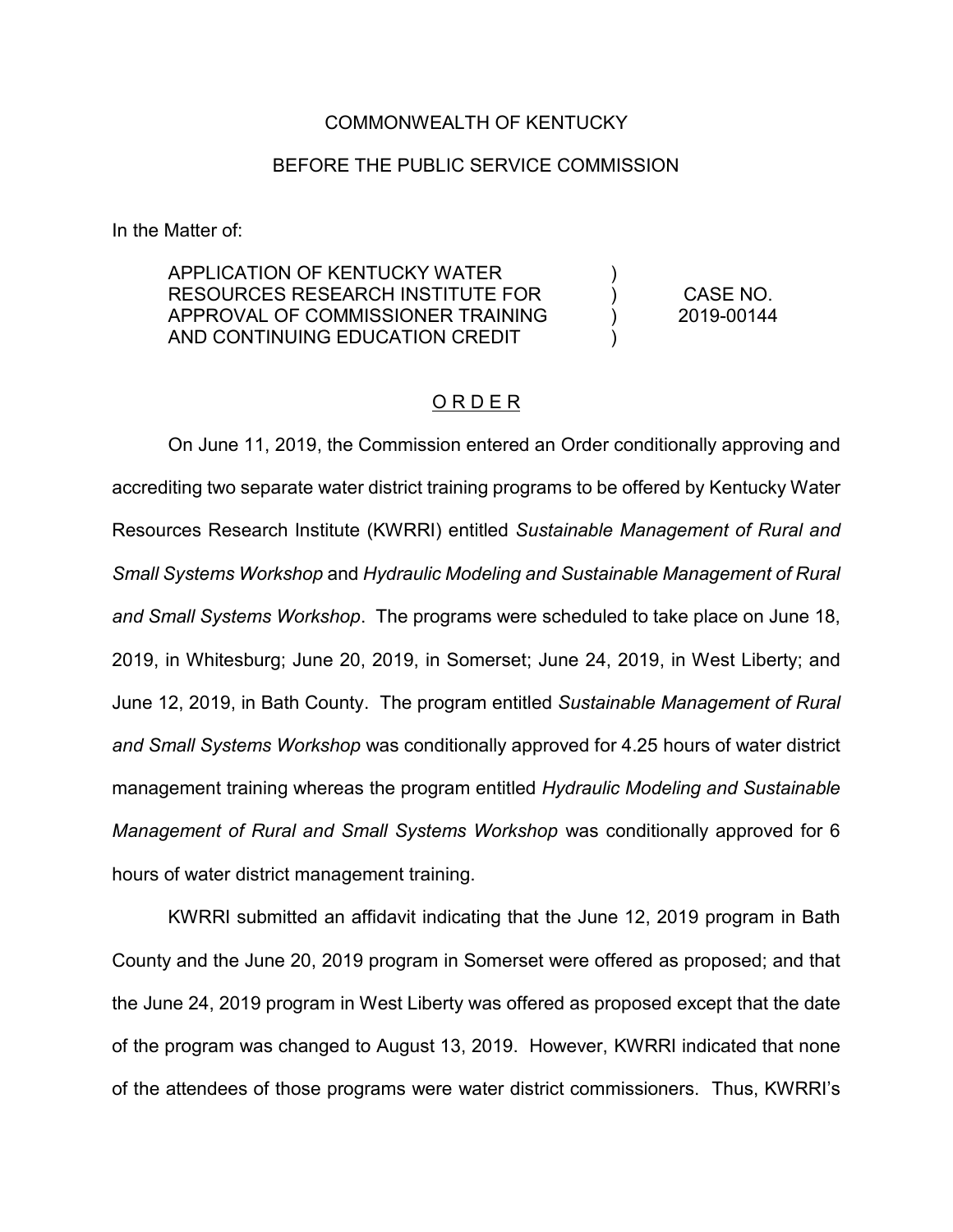request for approval of the training programs to satisfy the requirements of KRS 74.020(6) and (7) on those dates is moot since no water district commissioners attended.

KWRRI reported that it canceled its offering of the training program entitled *Sustainable Management of Rural and Small Systems Workshop* that was supposed to be offered on June 18, 2019, in Whitesburg. It instead offered the training program on October 31, 2019, in Estill County. KWRRI reported that the program offered in Estill County on October 31, 2019, corresponded to the program that was conditionally approved for up to 4.25 hours of water district management training and requested that it be granted final approval for that amount. KWRRI indicated that three commissioners from the Estill County Water District—Blain Click, Skip Johnson, and Jack Stickney attended the training for 4.25 hours each, and requested that they receive credit for doing so.

IT IS THEREFORE ORDERED that:

1. Final approval for KWRRI's training programs conducted on June 12, 2019, June 20, 2019, and August 13, 2019, is denied as moot.

2. KWRRI's training program entitled *Sustainable Management of Rural and Small Systems Workshop* offered on October 31, 2019, in Estill County is hereby approved and accredited for a maximum of 4.25 hours of water district management training for water district commissioners seeking to satisfy the annual training requirements set forth in KRS 74.020(6) and (7).

3. The October 31, 2019 training program may not be used by water district commissioners seeking to satisfy any portion of the initial training requirement for water district commissioners required by KRS 74.020(8).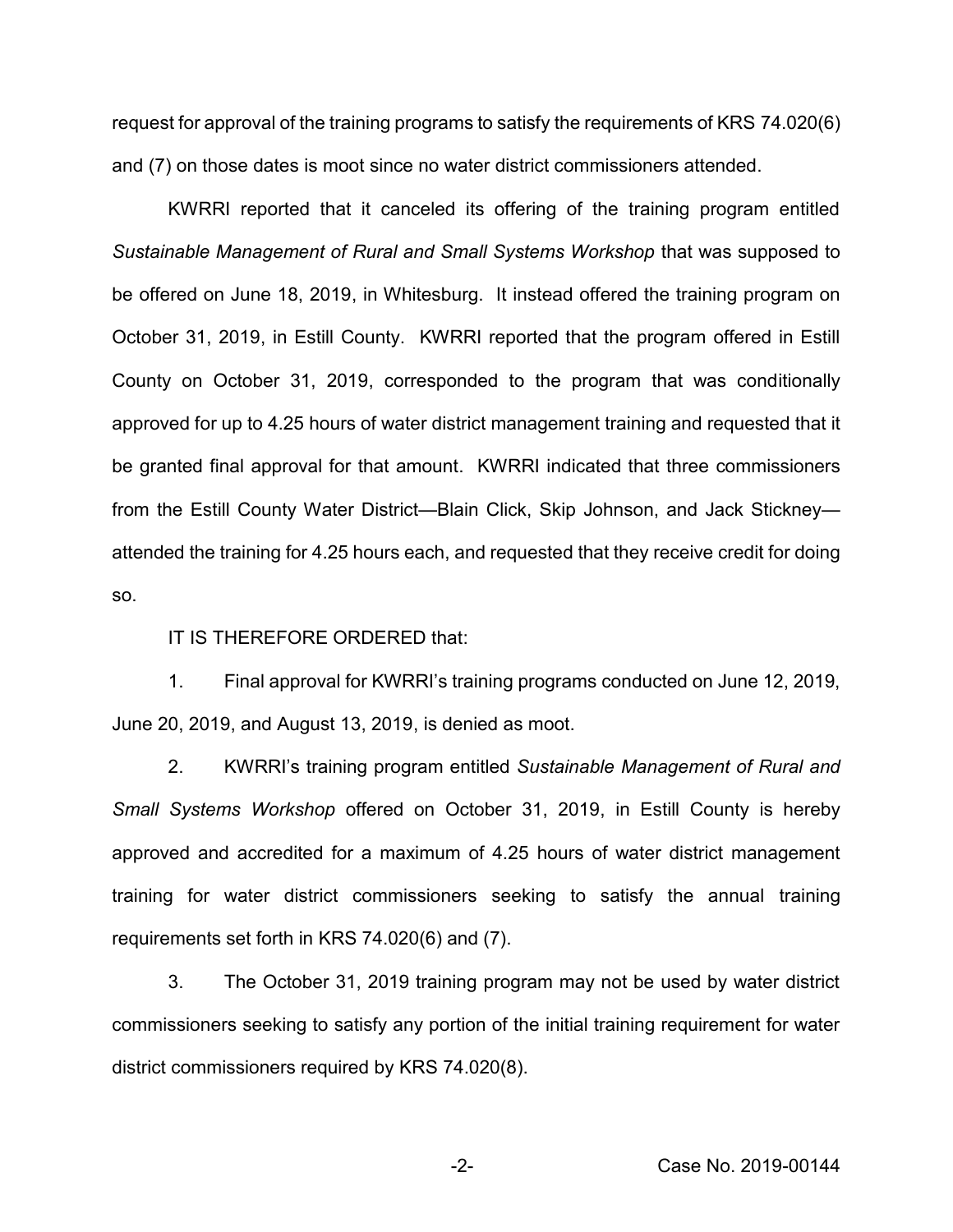4. This matter is closed and removed from the Commission's docket.

## [REMAINDER OF PAGE INTENTIONALLY LEFT BLANK]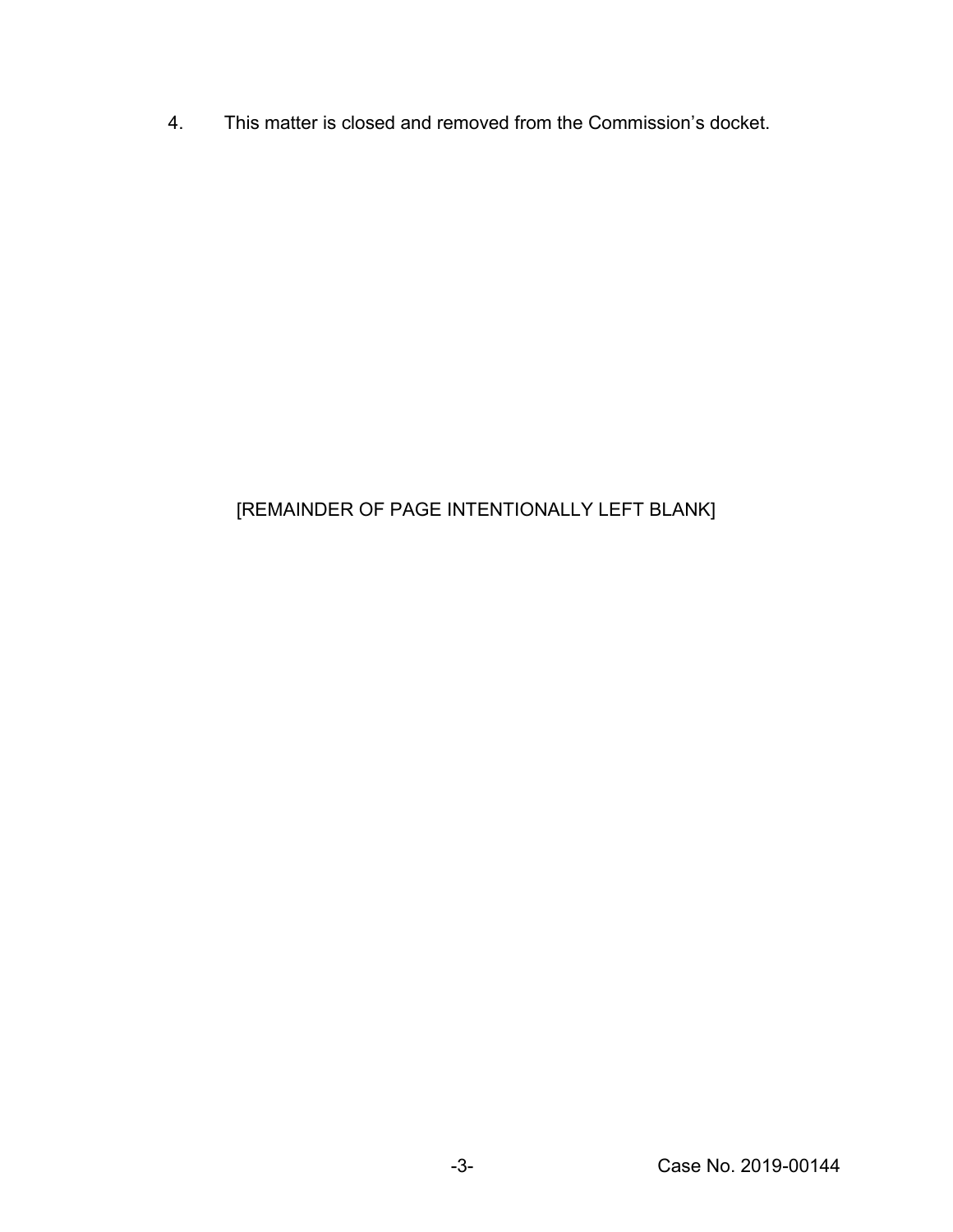By the Commission



ATTEST:

\_\_\_\_\_\_\_\_\_\_\_\_\_\_\_\_\_\_\_

Executive Director

Case No. 2019-00144